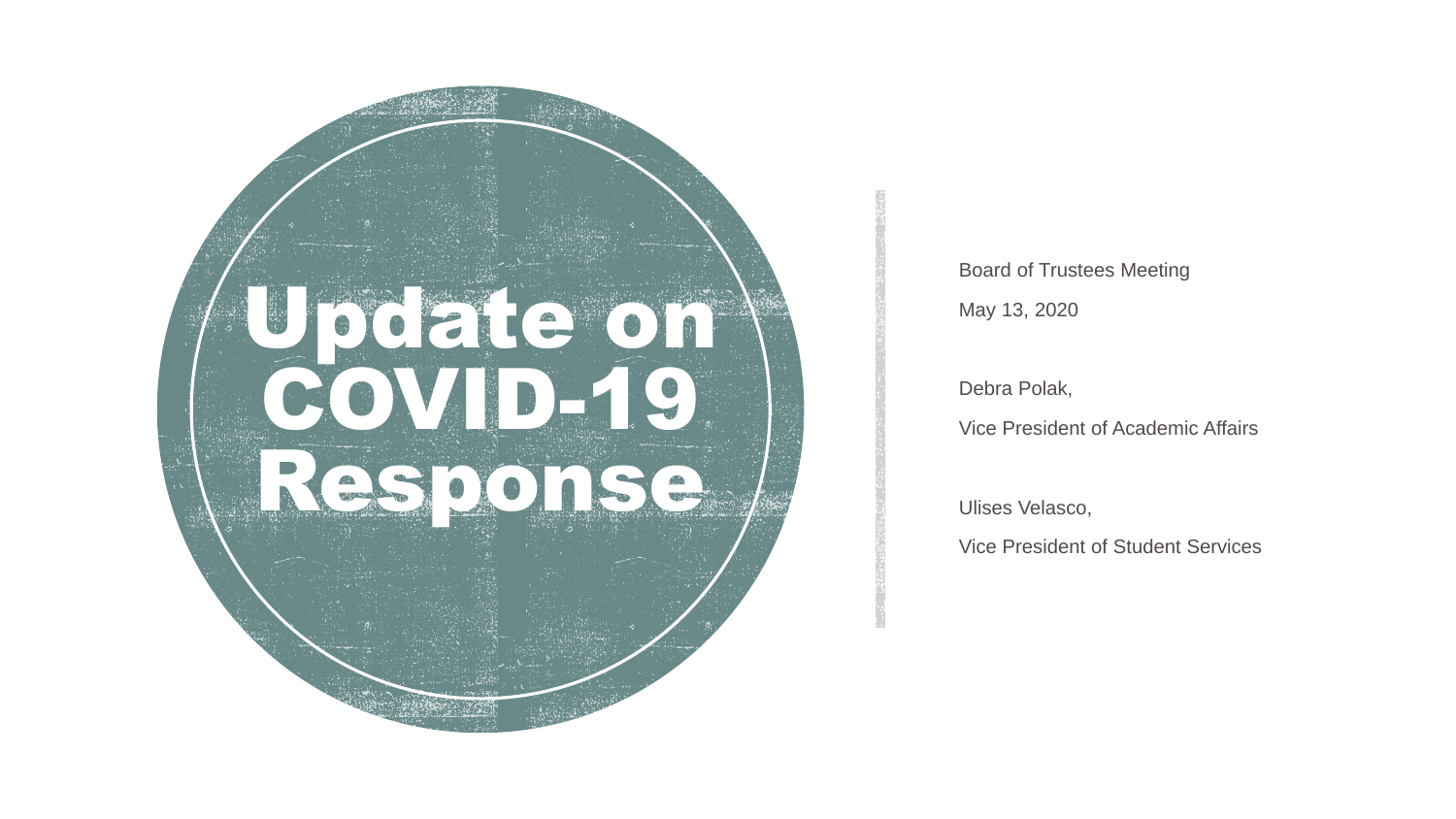# Updates in Instruction

- Faculty have submitted one hundred (100) courses through the Curriculum Committee and Distance Education approval process for online instruction.
- We continue to add training opportunities for faculty in online instruction. A new class is scheduled in the summer.
- The Chancellor's Office will continue to provide new resources for online instruction, such as Labster for teaching science laboratories online.
- New allowances from the Chancellor's Office will ensure that no student will need to receive a substandard grade this semester. Students will be able to receive an Excused Withdrawal (EW) until the end of the semester.
- Students will be allowed to repeat courses taken this semester in future semesters.

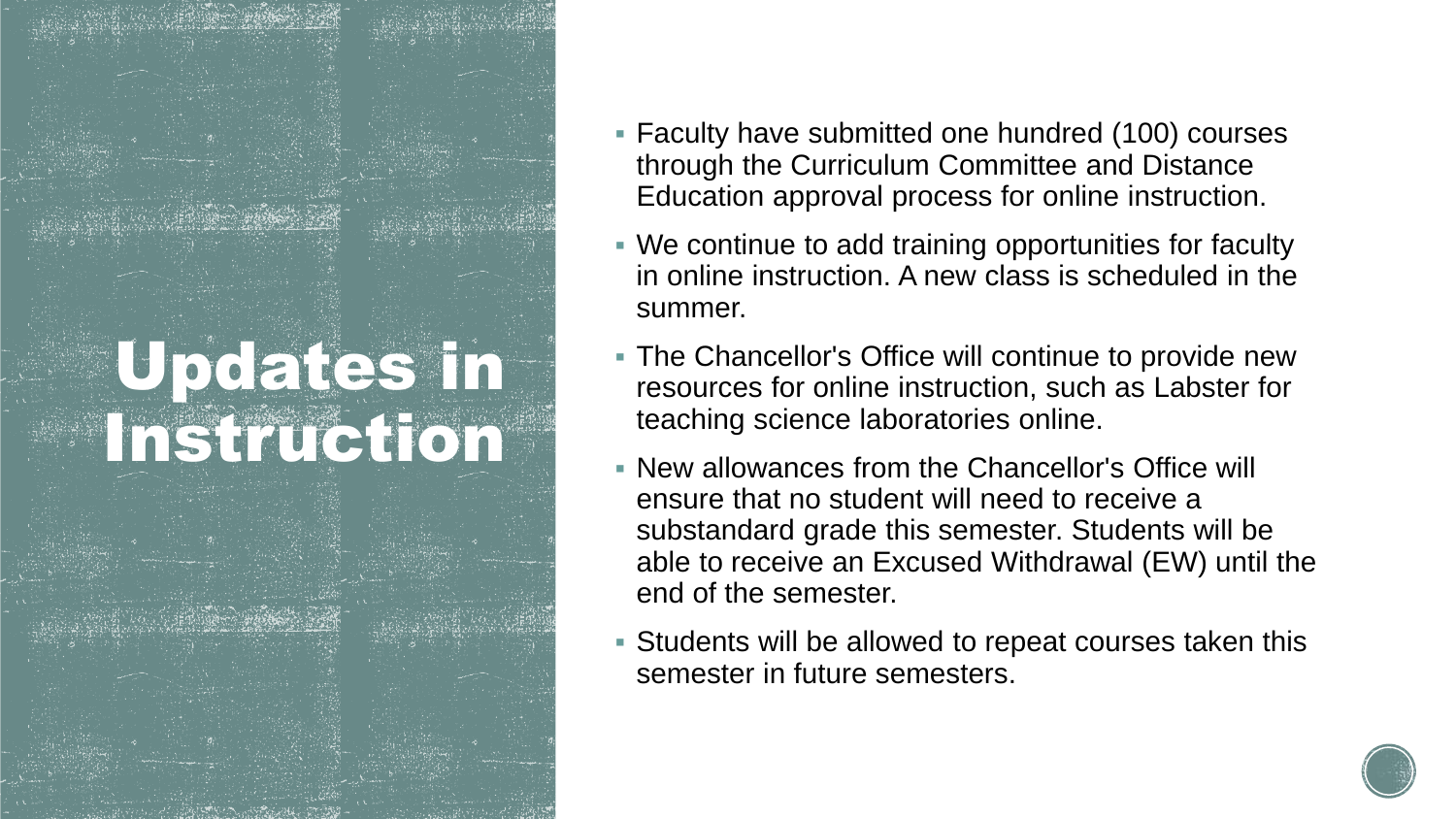

- All students in the Nursing program are able to complete their coursework and clinical hours by the end of this semester.
- The Nursing Department is conducting a Virtual Pinning Ceremony.
- Our Nursing Faculty have been able to provide training at the Ukiah Adventist Hospital using SIM lab equipment.
- Through CARES funding, graduating Nursing students will attend an online NCLEX Prep.
- More training will occur this summer in our SIM lab (led by Mendocino College Nursing Faculty).
- **Under the direction of Executive Dean/Nursing** Director, Peggy Goebel, the Nursing Department is modifying curriculum in order to provide hybrid courses in the fall semester.
- Mendocino College is one of the few Nursing Departments in the State able to provide seamless instruction for its students!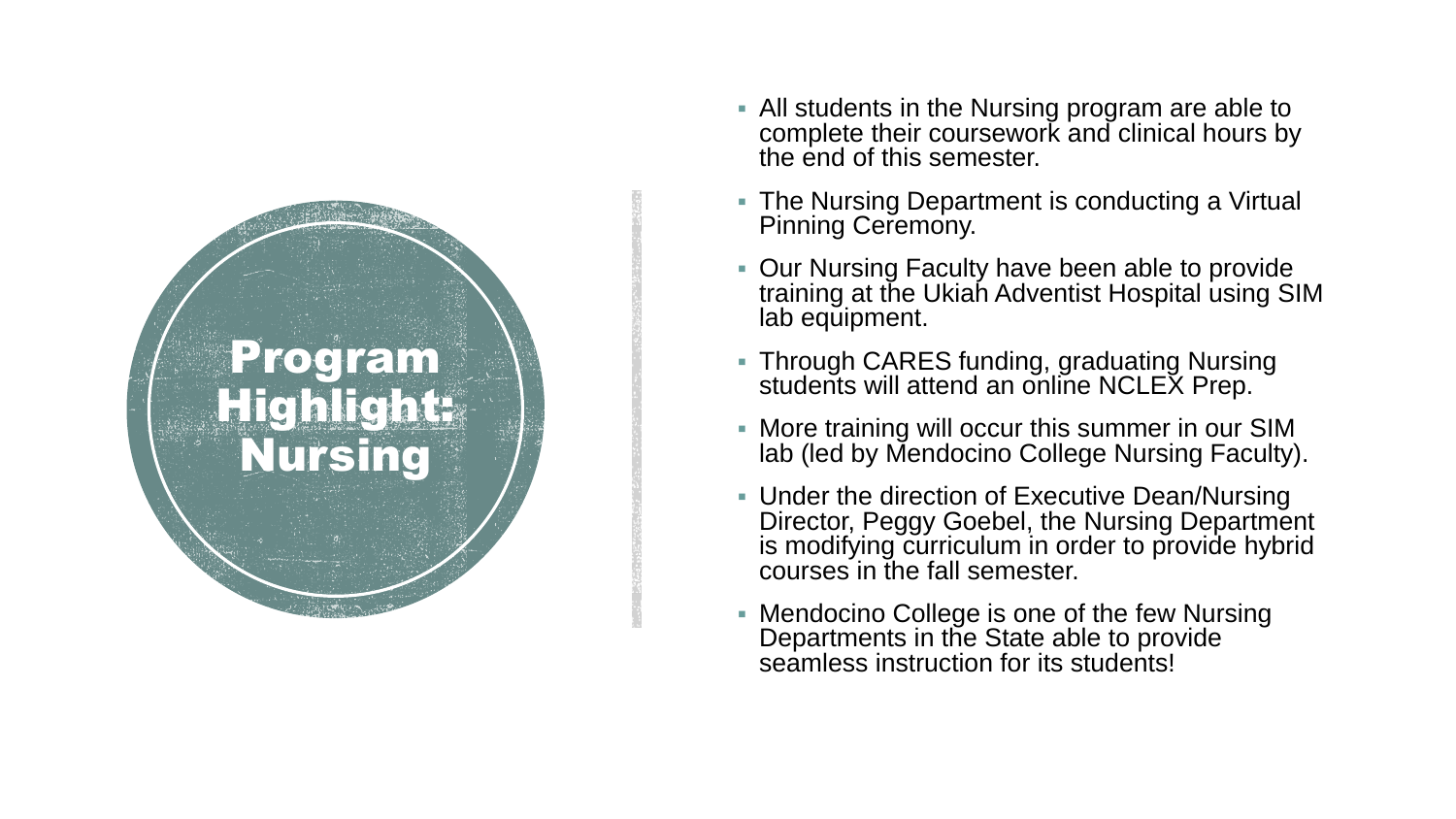

- Examining our options, but most likely...
	- Fall schedule will be primarily online
- Decision will be made before end of this semester to allow for faculty to plan with their Deans and to prepare a thoughtful schedule.
- Still in discussion about which classes cannot be taught online and how we can provide face-to-face instruction for core offerings in these areas.
- Tough questions will need to be asked about which classes to offer.
- Administration and faculty will work together to finalize fall 2020 schedule.

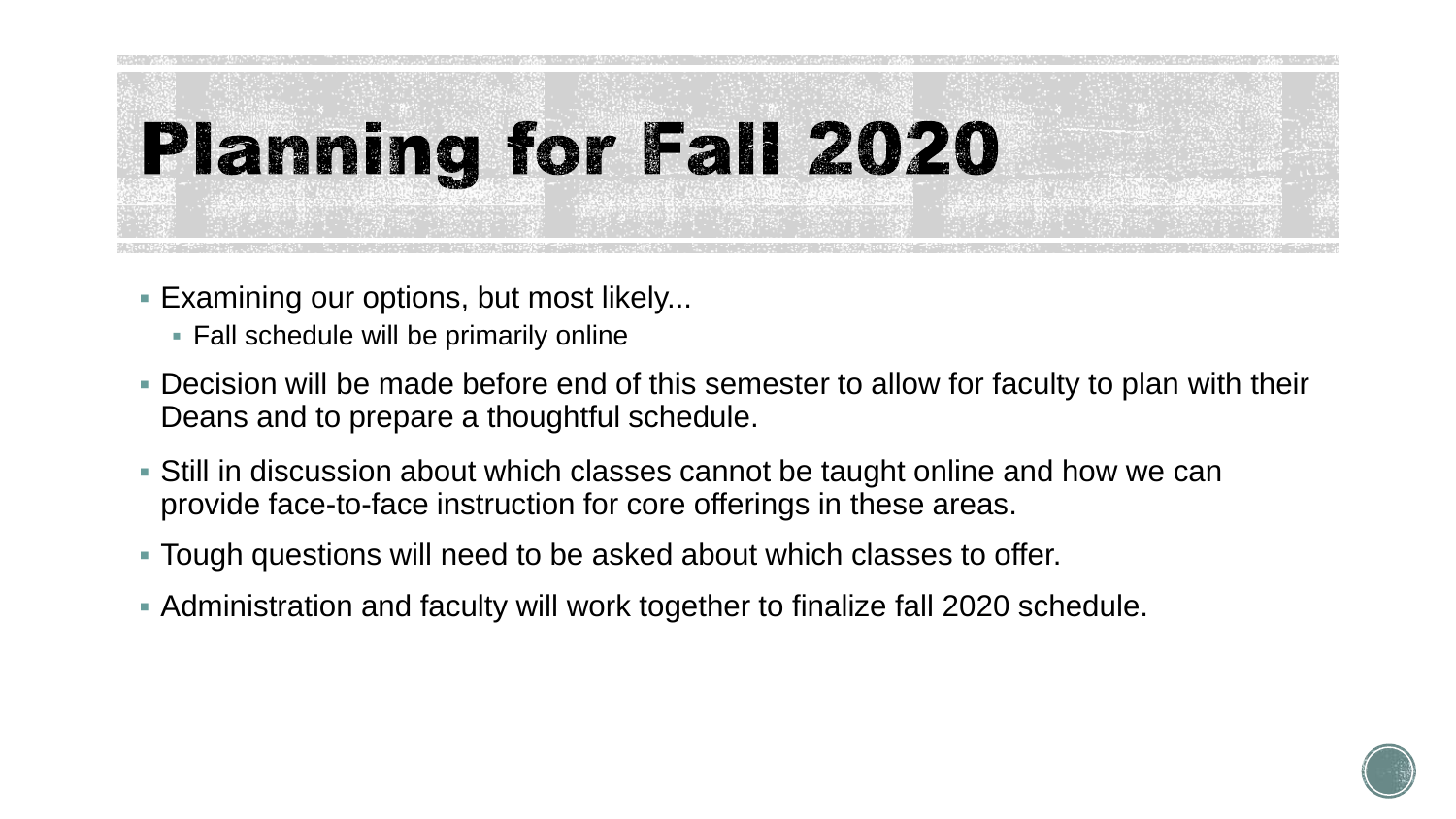

### **CARES Act and Emergency Fund Disbursements**



### **Online Support Services**



### **Celebrating Graduates**



### **Updating Practices**

# **Student Support<br>Services**

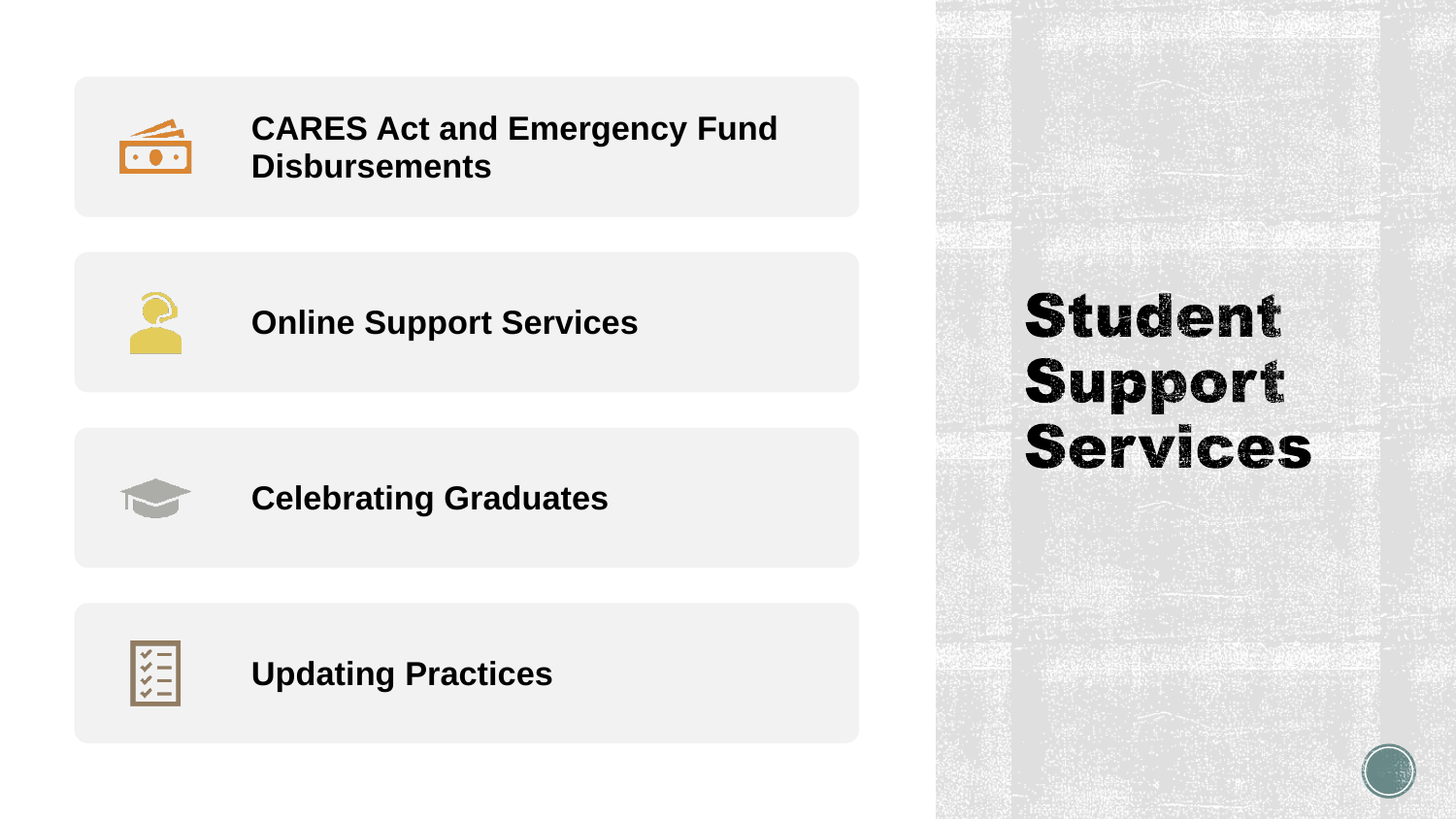# **CARES Act Funds**

- \$1.3 million to Mendocino College
- **\$650k in direct support to students**
- Students must be eligible for Title IV funds Excludes multiple student groups
- "Emergency Financial Aid Grants to students for expenses related to the disruption of campus operations due to coronavirus."
- "Eligible expenses under a student's cost of attendance such as food, housing, course materials, technology, health care, and child care"
- Took into consideration student unit load and need as a result of the disruptions of campus operations.

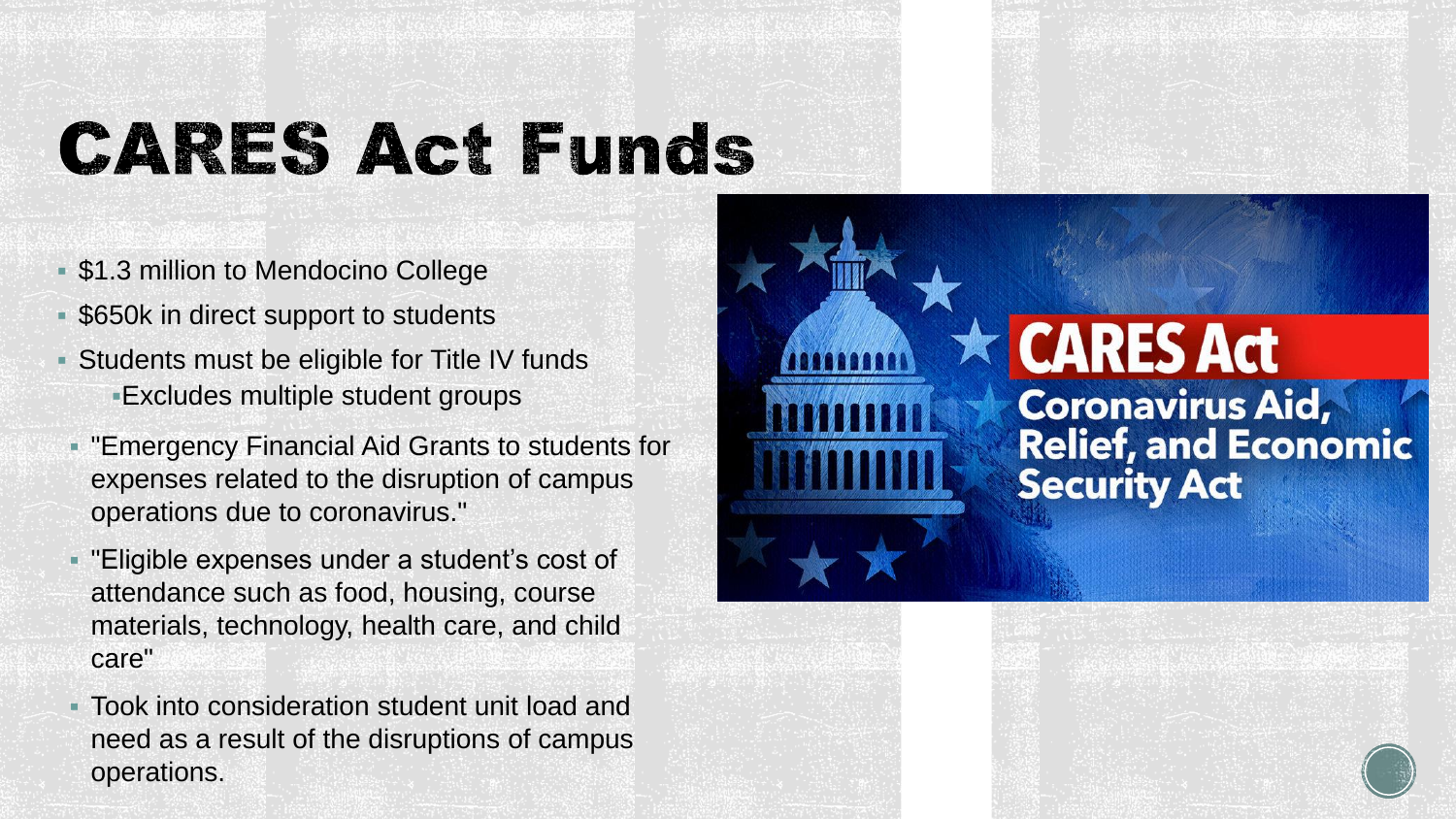# Direct Student Aid

\$400K disbursed to students from CARES Act Funding

\$30K to students not eligible for CARES Act Funding

\$89K in emergency funds

\$11k in gift cards to grocery stores \$250k remaining to spend in CARES Act Funding

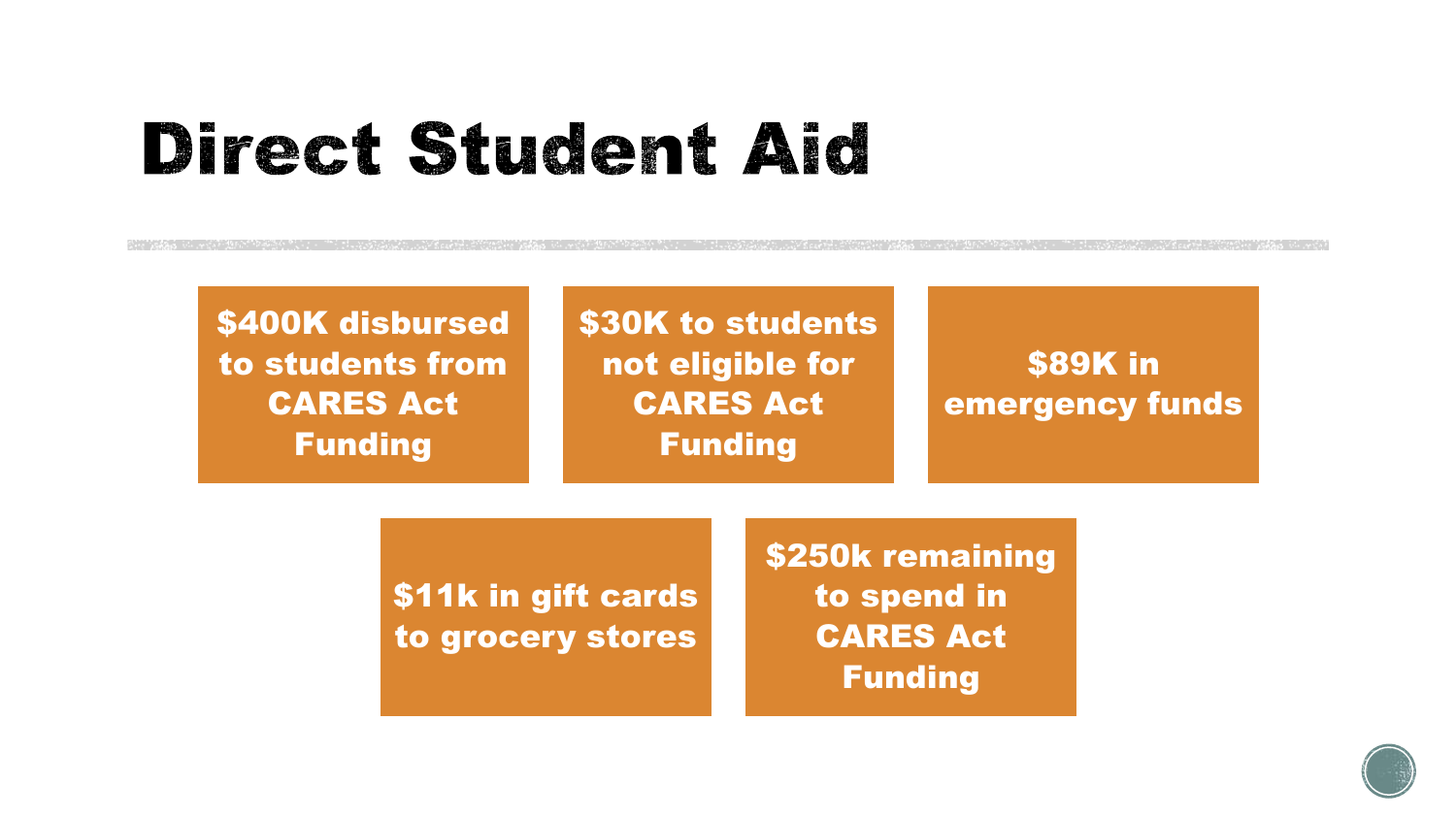

## **Technology Utilization**

- Cranium Café allows for:
	- Video Chat
	- Screen Sharing
	- Record Meetings
	- **Accessibility Features**
	- Confidential and Secure

 Counselors and staff are adapting to use multiple ways of connecting with students:

- Zoom
- Google Voice
- Google Classroom

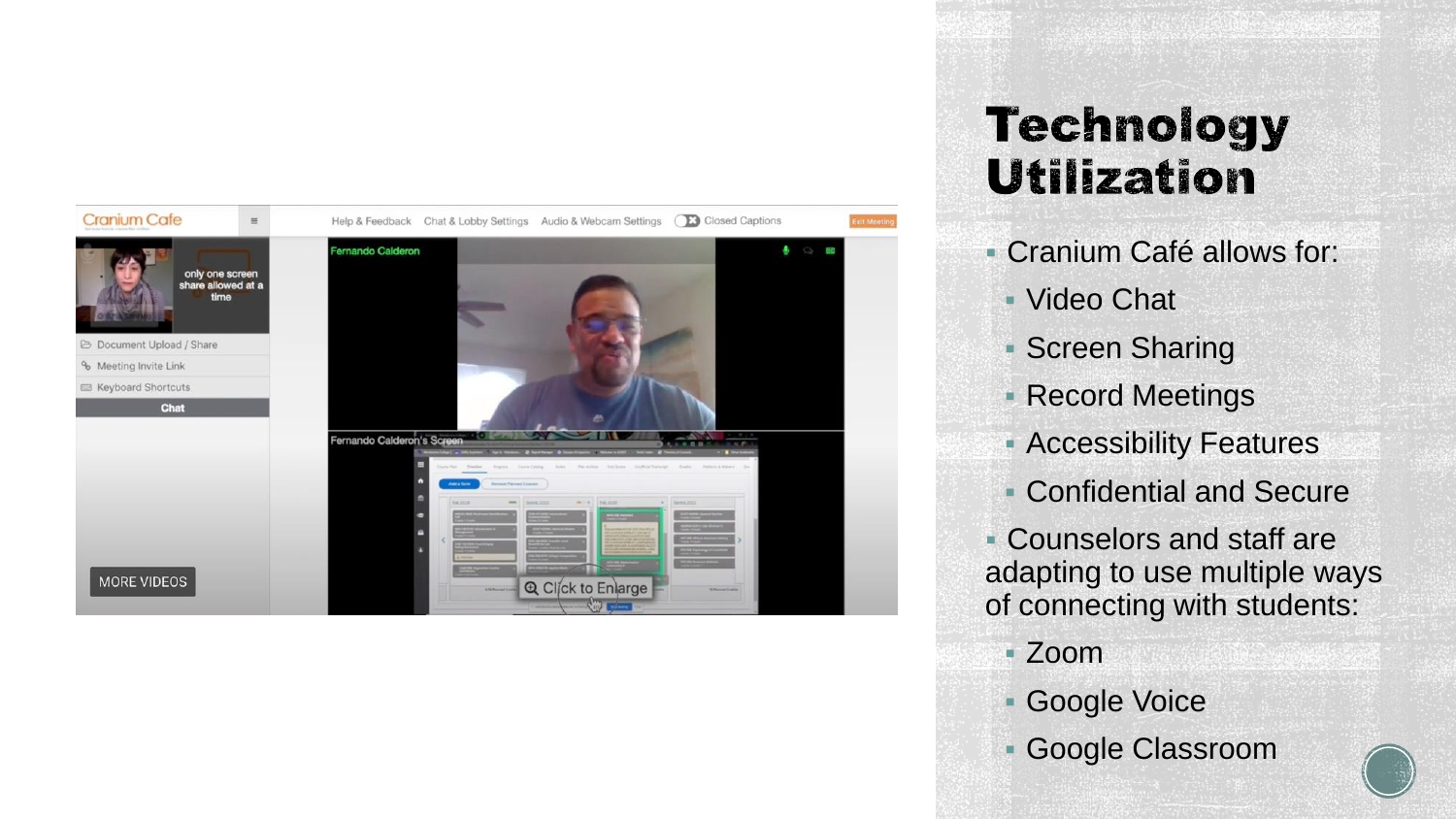# **Commencement Survey**



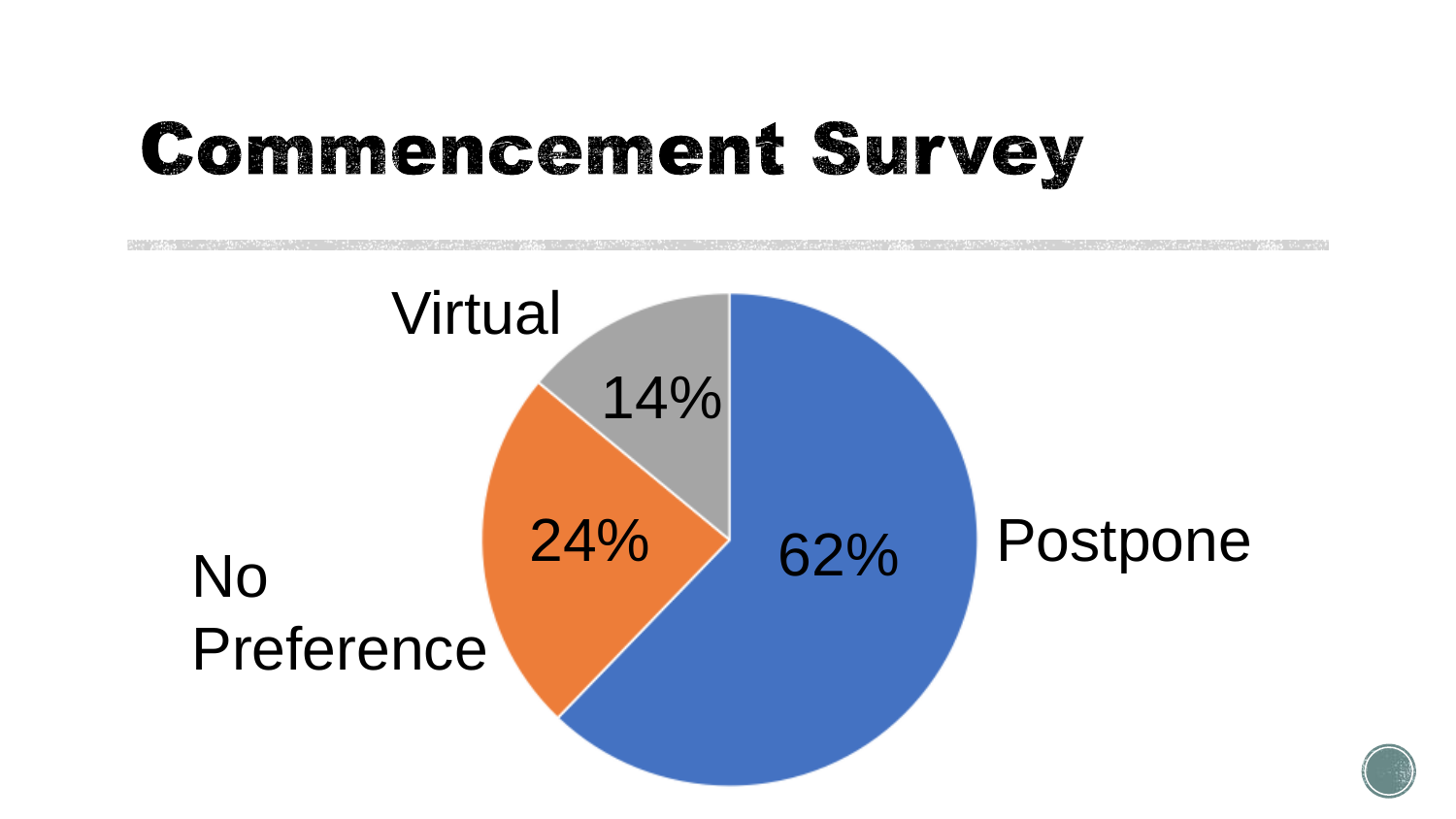# **Celebrating our** Graduates

- \$50 Meal on May 22nd
	- 8 local restaurants
	- Locations in Ukiah, Lakeport, Ft. Bragg and Willits
- Free Lawn Sign!
- **Ad in Graduation Magazine**
- Banner on State St. in Ukiah
- Made possible with the assistance of the Mendocino College Foundation

#### **MENDOCINO COLLEGE** OMMUNITY, YOUR COLLEGE, YOUR SUCCESS

#### **CONGRATULATIONS 2020 GRADUATE!**



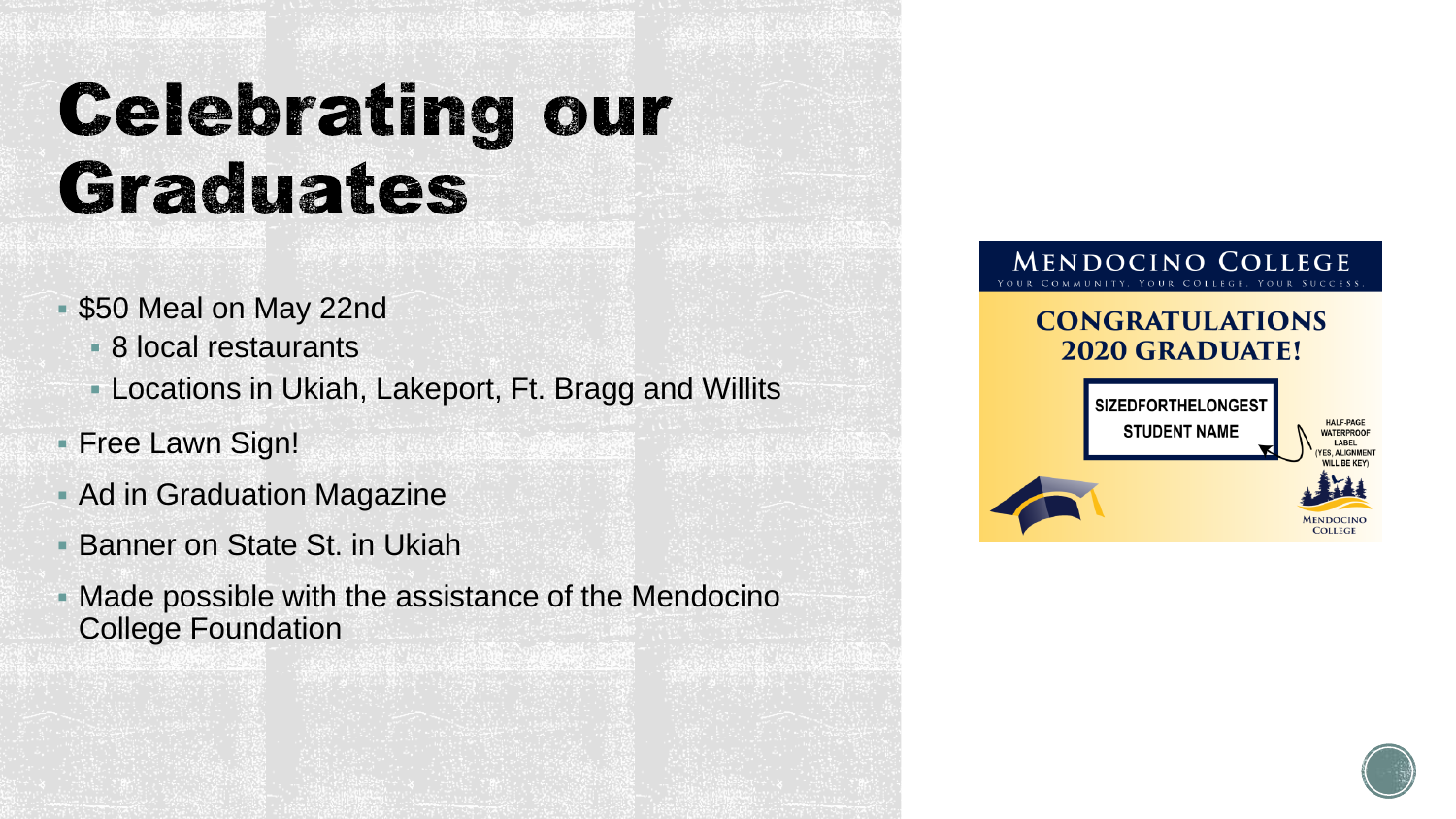

### Staff available by telephone



CARES Act and Emergency Funds to **Students** 

Exploring options for submitting documents online



Considering alternatives to in-person Fall welcome

Support **Services:** Where we are now